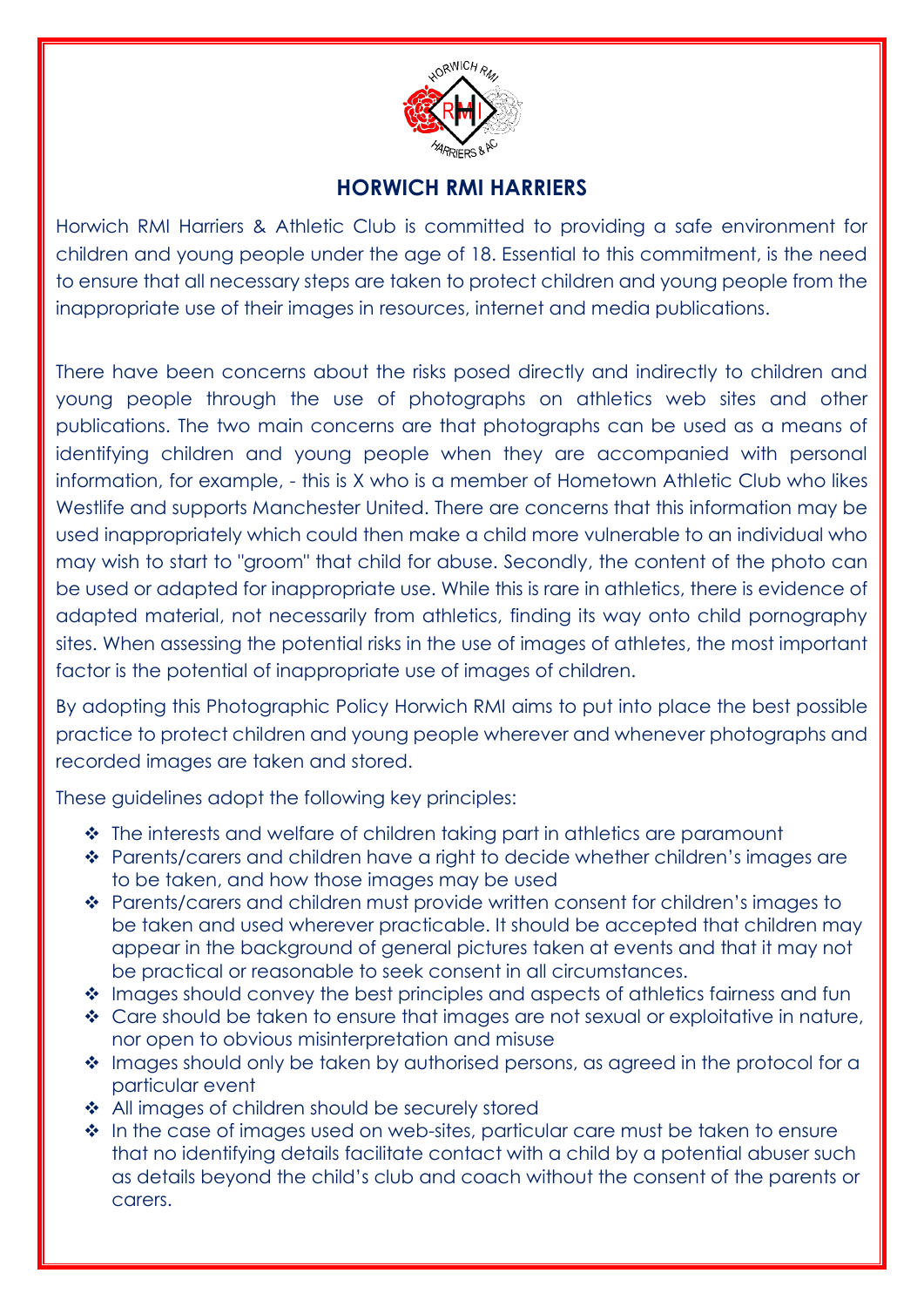## Publication of Images

Wherever possible Horwich RMI will aim to follow these key guidelines;

- ◆ Ask for written permission from the athlete and parent/carers to take and use their image wherever practicable. This ensures that they are aware of the way the image is intended to be used to represent the sport. The Consent Form should be used wherever possible. It should be accepted that children may appear in the background of general pictures taken at events and that it may not be practical or reasonable to seek consent in all circumstances.
- $\div$  If the athlete is named, consider if it is necessary and appropriate to use their photograph and if possible seek parental consent.
- \* If a photograph is used, avoid captioning the name of the athlete directly. NEVER publish personal details (email addresses, telephone numbers, addresses etc) of a child or young person
- Only use images of young athletes in suitable dress (Tracksuit, or competition clothing) to reduce the risk of inappropriate use
- Try to focus on the activity rather than a particular child where appropriate and where possible use photographs that represent the broad range of children and young people taking part in athletics. This might include both boys and girls, children from ethnic minority communities and children and young people with disabilities.
- Ensure that images reflect positive aspects of children's involvement in athletics (enjoyment/competition etc)

## Use of Photographic Filming Equipment at Athletic Events

Horwich RMI does not want to prevent parents, carers or other spectators being able to take legitimate photographs or video footage of competitors. However, there is evidence that certain individuals will attempt to visit sporting events to take inappropriate photographs or video footage of children and young people. Any concerns during an event should be reported to the Match Referee, Competition Organiser, Club Welfare Officer or England Athletics Head of Welfare.

Horwich RMI will register those wishing to take official photographs or video footage of children and young people during events with a 'Day Pass' \*

## \*Day Pass

Horwich RMI will issue an identification pass giving an individual the authority to take photographs or video footage of children and young people at a particular nominated event.

Horwich RMI Events Organisers will:

- $\cdot$  Inform athletes and carers if a photographer will be in attendance at an event and ensure they consent to both the taking and publication of films or photographs.
- Ensure that a system is introduced to ensure that press photographers are made aware of those children and young people without consent for images to be taken.
- ◆ Provide a clear brief to official photographers about what is considered appropriate in terms of content and behaviour
- $\cdot$  Issue the photographer with identification which must be worn at all times